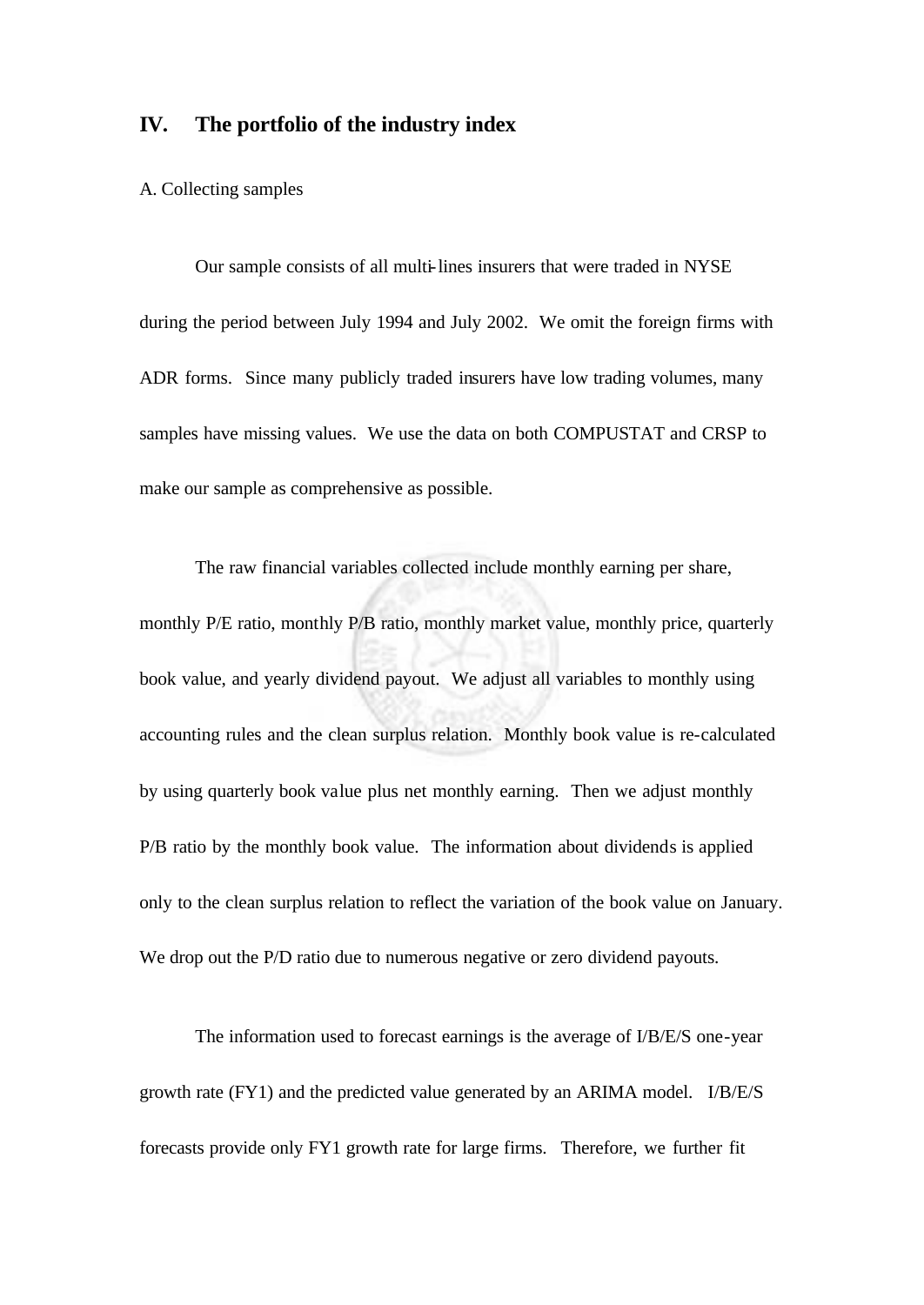abnormal earnings with ARIMA models. The fitted model is a ARIMA  $(3, 1, 0)^2$ :

$$
\widetilde{x}_{t}^{a} = 0.07601 + 1.4719x_{t-1}^{a} - 0.3245x_{t-2}^{a} + 0.4959x_{t-3}^{a} - 0.3485x_{t-4}^{a} + \widetilde{e}_{t}.
$$
 (12)

B. Forming the portfolio of the industry index

The number of firms in our sample varies from 14 to 16 during the sampling period. We construct the insurance industry index as the weighted average price using the market values as the weights. The industry index is re-calculated every six month. Specifically, the market value weighted index is constructed in July 1994, Jan 1995, and so on. The weights of each firm during the sampling period are presented in the appendix. We also calculate the industry index using the book values and earnings. The clean surplus relation is reflected on every Jan 1 during our analysis period for the yearly dividend payouts. Figure 1 depicts the time series plots of the industry index and S & P 500 index. Both indices display a demarcation in 2001. It presents an upward tendency before 2001 but a downward tendency after 2001. The industry index appears to coincide with the S & P 500 index, even the industry index is composed of few firms.

### [Insert Figure 1 Here]

l

<sup>&</sup>lt;sup>2</sup> ARIMA (3, 1, 0) model is also superior to the AR (1) and ARIMA (1, 1, 0) models for the stationary property, ACF, and PACF.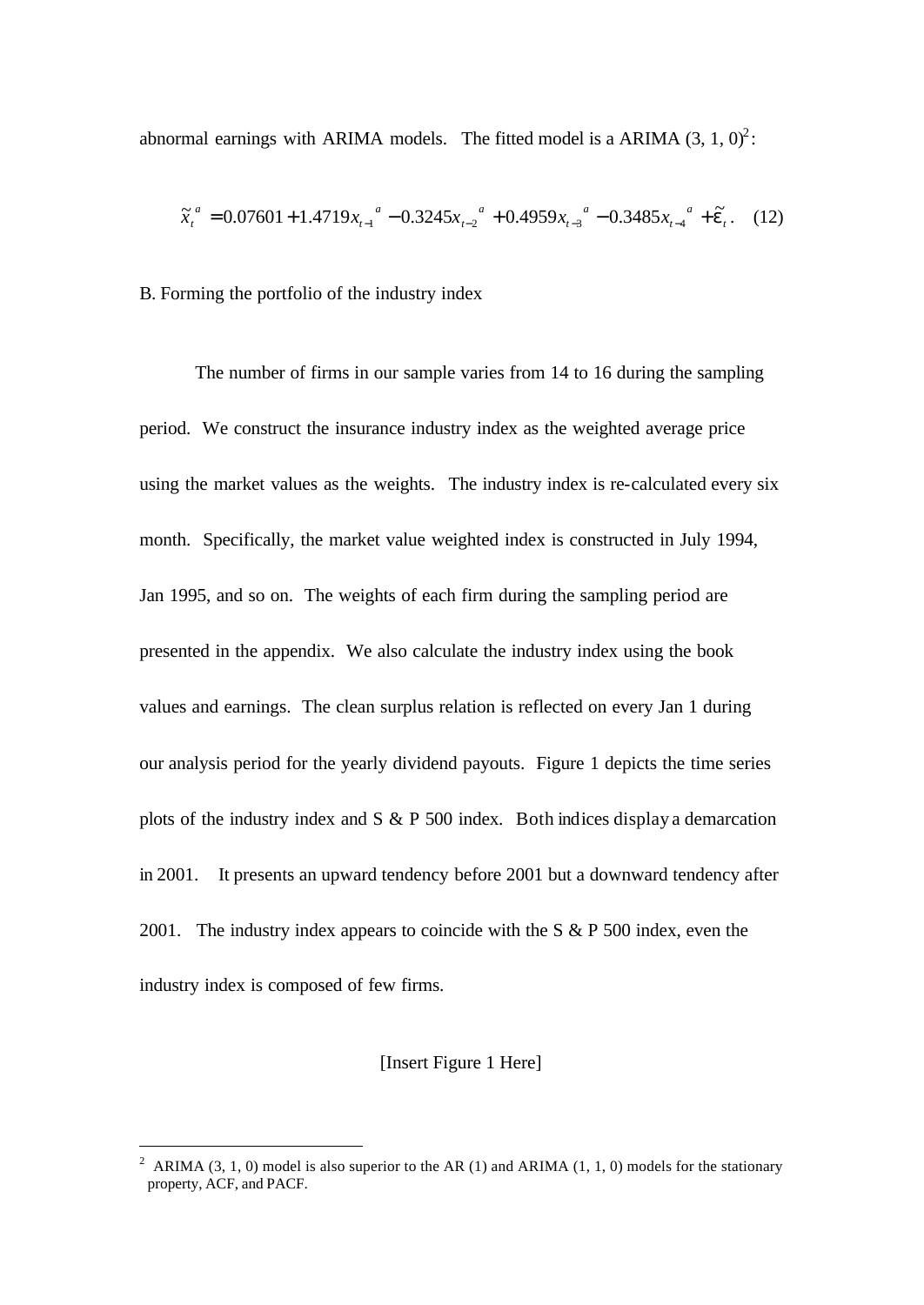#### C. Choosing the discount rate

We select the short rate and the three-month T-bill rate as the short-term rates and choose the ten-year and thirty-year T-bond rate as the long-term ones. The historical interest rate data are applied to equation (5) and result in

$$
V_t^* = y_t + \sum_{t=1}^{\infty} R_{ft}^{-t} E_t[\tilde{x}_{t+t}^a], \qquad (13)
$$

where  $R<sub>f</sub>$  is the time-varying discount factor.

## D. Implementing the residual income valuation model

The success of equation (11) depends on the abnormal earnings' forecasting. For practical reasons, we restrict the predictable future earnings to six months in order to be consistent with our index adjustment per half a year. The estimation formula is adjusted as

$$
\hat{V}_t = y_t + \sum_{t=1}^6 R_{ft}^{-t} E_t [\tilde{x}_{t+t}^a]. \tag{14}
$$

We denote the estimation using the four interest rates as *VS*1, *VS*2, *VL*1, and *VL*2 respectively. Figure 2 depicts their time series plots. As Figure 2 shows, the alternative discount rates cause minor differences. Comparing Figure 1 with Figure 2, we can find an obviously divergence between stock price and the real value